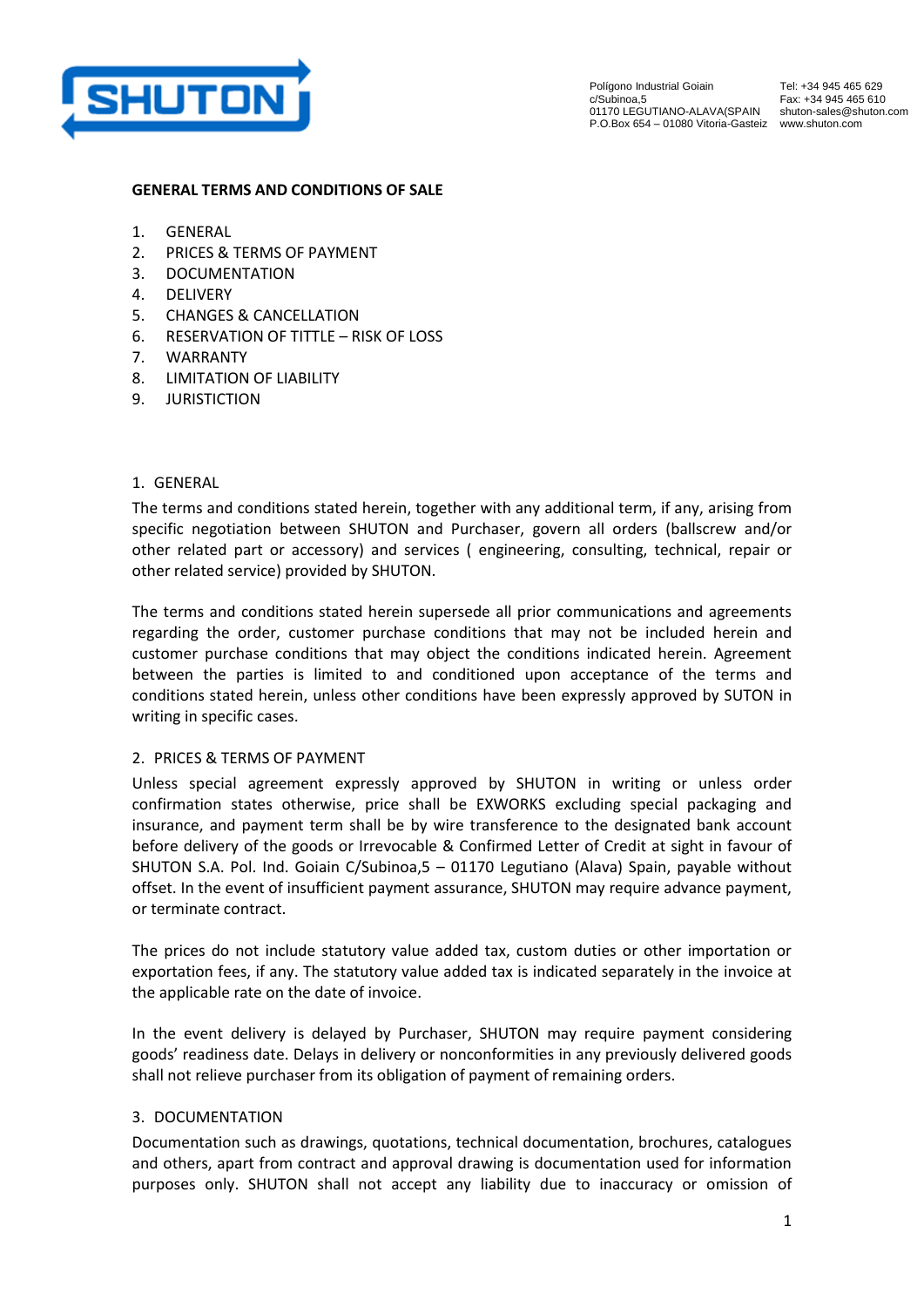

Polígono Industrial Goiain c/Subinoa,5 01170 LEGUTIANO-ALAVA(SPAIN P.O.Box 654 – 01080 Vitoria-Gasteiz www.shuton.com

Tel: +34 945 465 629 Fax: +34 945 465 610 shuton-sales@shuton.com

information in that documentation (drawings, quotations, technical documentation, brochures, catalogues and others).

All drawings and technical documents provided by one party to the other shall remain the property of the submitting party.

# <span id="page-1-0"></span>4. DELIVERY

Delivery date shall be agreed by both parties in the moment of contract confirmation. Purchaser shall provide all required documents in good time.

SHUTON shall mobilize all its resources to meet delivery date agreed with customer. In the event the agreed delivery date could not be met, SHUTON shall notify purchaser, indicating the reason and if possible the delivery date when supply can be expected.

SHUTON S.A. will not be liable for any delay in the supply of part or all the goods indicated in the contract in the initially indicated delivery date, as it depends on external suppliers and as may occur unforeseen circumstances beyond its control. No contractual penalty will be accepted.

# <span id="page-1-1"></span>5. CHANGES & CANCELLATION

Changes requested by Purchaser affecting ordered goods shall be studied and accepted by SHUTON S.A. Effort will be done in order to adjust to Purchaser requirement. The modifications may require adjustment of pricing and delivery schedule.

In the event Purchaser would require cancelation of an order, this may be communicated to SHUTON in written notice and termination charges may be paid. These may be calculated considering production stage of the ordered product and scheduling and management costs.

# <span id="page-1-2"></span>6. RESERVATION OF TITTLE – RISK OF LOSS

SHUTON shall retain tittle in the goods until all payments arising from the supply contract have been received.

Notwithstanding any agreement with respect to delivery terms or payment of transportation charges, risk of loss or damage shall pass to Purchase upon delivery.

# <span id="page-1-3"></span>7. WARRANTY

Goods manufactured by SHUTON, S.A. are covered by a warranty against defects in material and workmanship provided the goods are subjected to correct assembly and normal use and service. The applicable warranty period is twelve months from the date of installation or eighteen months from shipping date to Purchaser of any item of the goods, whichever occurs first.

The obligation under this warranty is limited to the repair or replacement, at SHUTON's option, of defective parts at ex-works terms provided that prompt notice of any defect is given by Purchaser to SHUTON in writing within the applicable warranty period and that upon the Purchaser's return of the defective parts to SHUTON or, if designated by SHUTON, to the location where the works are made, properly packed and with transportation charges prepaid by Purchaser, an inspection thereof shall reveal to SHUTON's satisfaction that Purchaser's